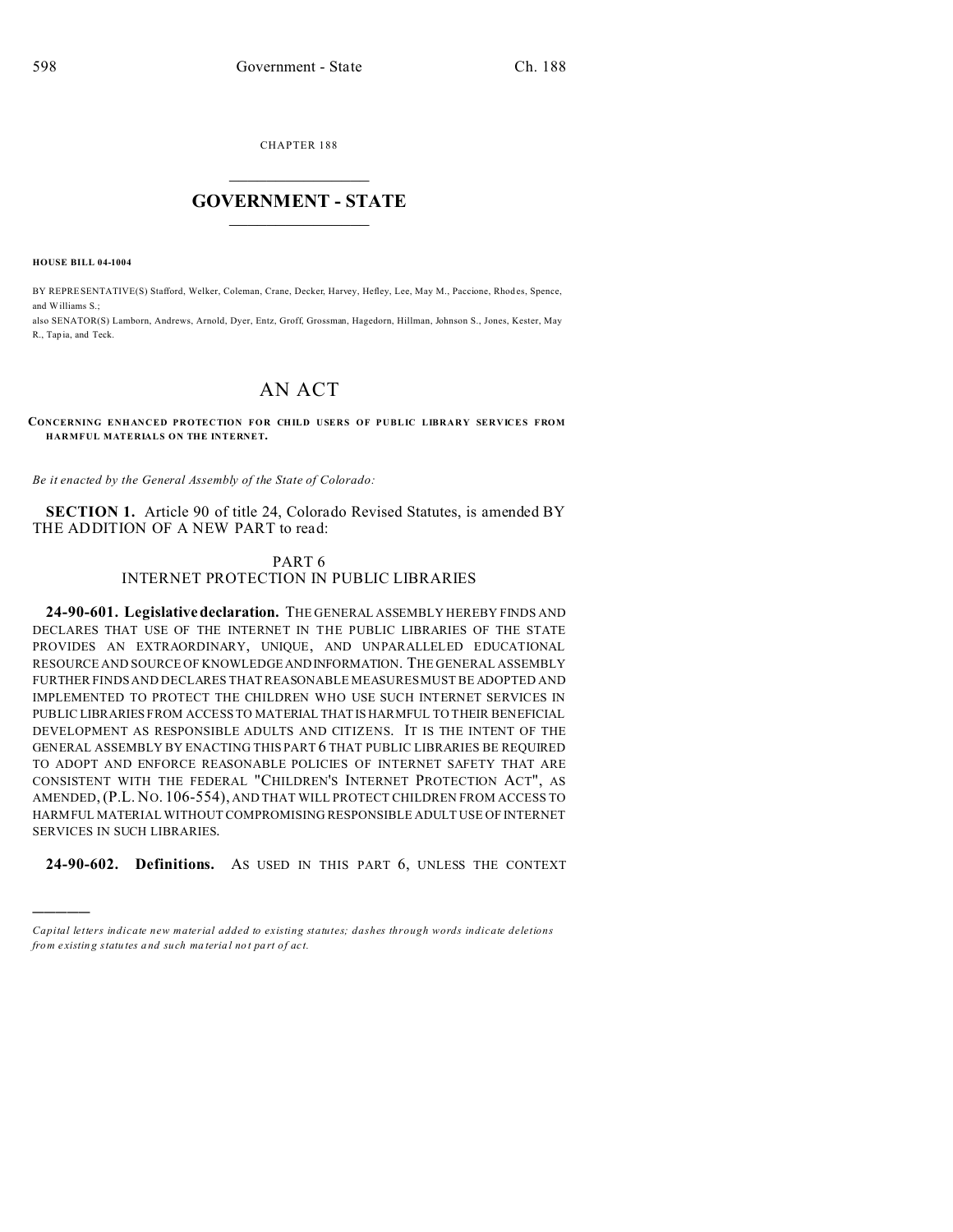(1) "ACCESS TO THE INTERNET" MEANS, WITH REFERENCE TO A PARTICULAR COMPUTER, THAT THE COMPUTER IS EQUIPPED WITH A MODEM OR IS CONNECTED TO A COMPUTER NETWORK THAT PROVIDES ACCESS TO THE INTERNET.

(2) "COMPUTER" INCLUDES ANY HARDWARE, SOFTWARE, OR OTHER TECHNOLOGY ATTACHED OR CONNECTED TO, INSTALLED IN, OR OTHERWISE USED IN CONNECTION WITH A COMPUTER.

(3) "HARMFUL TO MINORS" MEANS ANY PICTURE, IMAGE, GRAPHIC IMAGE FILE, OR OTHER VISUAL DEPICTION THAT:

(a) TAKEN AS A WHOLE AND WITH RESPECT TO MINORS, APPEALS TO A PRURIENT INTEREST IN NUDITY, SEX, OR EXCRETION;

(b) DEPICTS, DESCRIBES, OR REPRESENTS, IN A PATENTLY OFFENSIVE WAY WITH RESPECT TO WHAT IS SUITABLE FOR MINORS, AN ACTUAL OR SIMULATED SEXUAL ACT OR SEXUAL CONTACT, AN ACTUAL OR SIMULATED NORMAL OR PERVERTED SEXUAL ACT, OR A LEWD EXHIBITION OF THE GENITALS; AND

(c) TAKEN AS A WHOLE, LACKS SERIOUS LITERARY, ARTISTIC, POLITICAL, OR SCIENTIFIC VALUE AS TO MINORS.

(4) "MINOR" MEANS ANY PERSON WHO HAS NOT ATTAINED THE AGE OF SEVENTEEN YEARS.

(5) "PUBLIC LIBRARY" SHALL HAVE THE SAME MEANING AS SET FORTH IN SECTION 24-90-103 (13). FOR PURPOSES OF THIS PART 6, A "PUBLIC LIBRARY" SHALL BE THE EQUIVALENT OF THE LIBRARY SYSTEM ESTABLISHED AND MAINTAINED BY THE GOVERNING BODY OF A PARTICULAR LIBRARY DISTRICT OR OTHERWISE CONNECTED GROUP OF LIBRARIES AND SHALL NOT MEAN EACH SEPARATE OR INDIVIDUAL LIBRARY FACILITY ESTABLISHED AND MAINTAINED BY SUCH LIBRARY DISTRICT OR CONNECTED GROUP OF LIBRARIES.

(6) "SEXUAL ACT" OR "SEXUAL CONTACT" SHALL HAVE THE SAME MEANING AS SET FORTH IN 18 U.S.C. SEC. 2246 (2) AND (3).

(7) "TECHNOLOGY PROTECTION MEASURE" MEANS A SPECIFIC TECHNOLOGY, INCLUDING WITHOUT LIMITATION COMPUTER SOFTWARE, THAT BLOCKS OR FILTERS INTERNET ACCESS TO VISUAL DEPICTIONS THAT ARE:

(a) OBSCENE, AS DEFINED IN SECTION 18-7-101 (2), C.R.S.;

(b) CHILD PORNOGRAPHY, AS DEFINED IN 18 U.S.C. SEC. 2256 (8); OR

(c) HARMFUL TO MINORS; EXCEPT THAT NO TECHNOLOGY PROTECTION MEASURE MAY BLOCK SCIENTIFIC OR MEDICALLY ACCURATE INFORMATION REGARDING SEXUAL ASSAULT, SEXUAL ABUSE, INCEST, SEXUALLY TRANSMITTED DISEASES, OR REPRODUCTIVE HEALTH.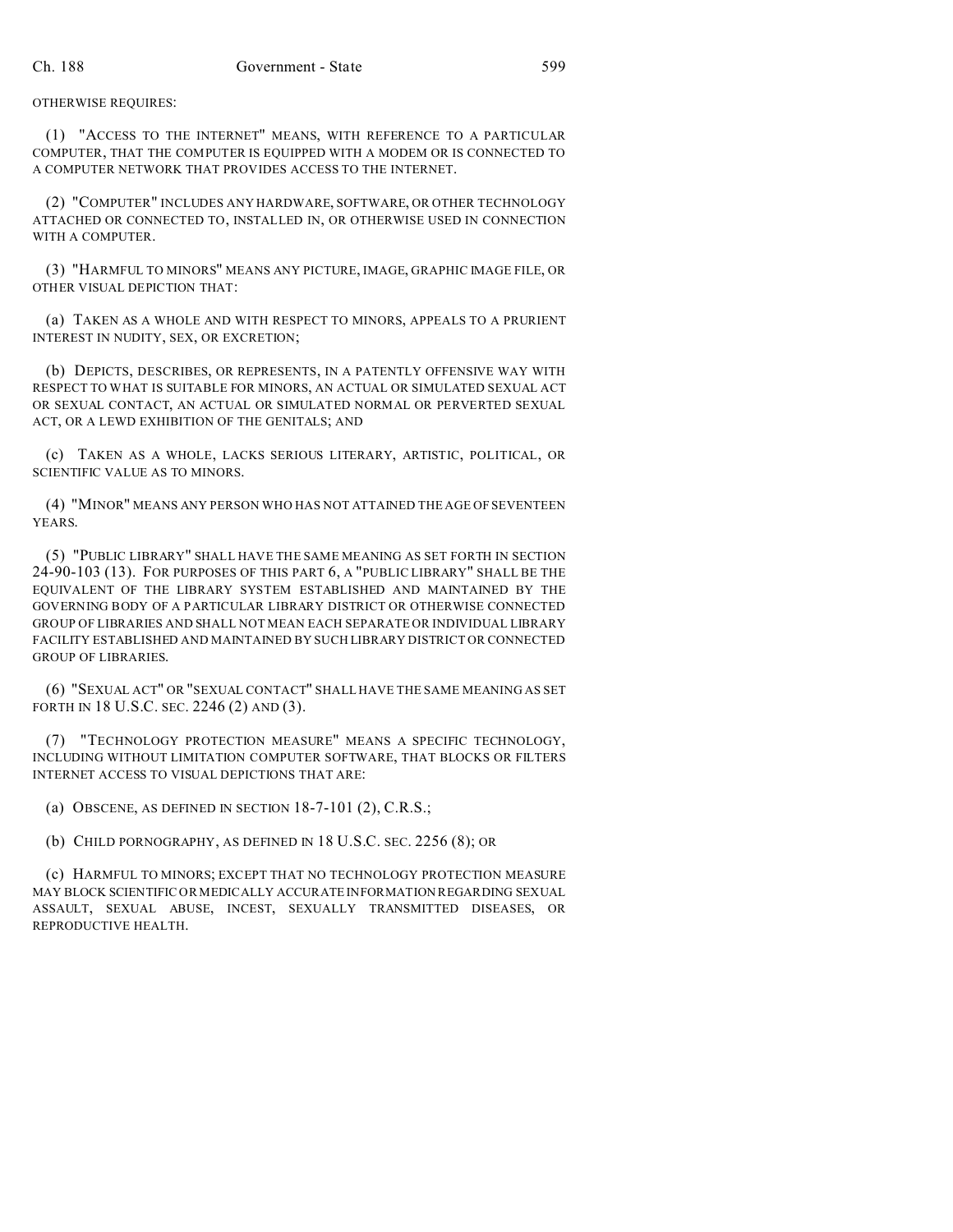**24-90-603. Adoption and enforcement of policy of internet safety for minors including technology protection measures - public libraries.** (1) NO LATER THAN DECEMBER 31, 2004, THE GOVERNING BODY OF EACH PUBLIC LIBRARY SHALL ADOPT AND IMPLEMENT A POLICY OF INTERNET SAFETY FOR MINORS THAT INCLUDES THE OPERATION OF A TECHNOLOGY PROTECTION MEASURE FOR EACH COMPUTER OPERATED BY THE PUBLIC LIBRARY THAT ALLOWS FOR ACCESS TO THE INTERNET BY A MINOR.

(2) AFTER THE ADOPTION AND IMPLEMENTATION OF THE POLICY OF INTERNET SAFETY REQUIRED BY SUBSECTION (1) OF THIS SECTION, THE GOVERNING BODY OF EACH PUBLICLIBRARY SHALL CONTINUE TO ENFORCE THE POLICY AND THE OPERATION OF THE TECHNOLOGY PROTECTION MEASURE FOR EACH COMPUTER OPERATED BY THE PUBLIC LIBRARY THAT ALLOWS FOR ACCESS TO THE INTERNET BY A MINOR.

**24-90-604. Temporary disabling of technology protection measure.** (1) (a) (I) SUBJECT TO THE REQUIREMENTS OF PARAGRAPH (b) OF THIS SUBSECTION (1), AN ADMINISTRATOR, SUPERVISOR, OR ANY OTHER PERSON AUTHORIZED BY THE PUBLIC LIBRARY TO ENFORCE THE OPERATION OF THE TECHNOLOGY PROTECTION MEASURE ADOPTED AND IMPLEMENTED IN ACCORDANCE WITH THE REQUIREMENTS OF SECTION 24-90-603 SHALL TEMPORARILY DISABLE THE TECHNOLOGY PROTECTION MEASURE ENTIRELY TO ENABLE ACCESS TO THE INTERNET ON A PARTICULAR COMPUTER ABLE TO BE ACCESSED BY A MINOR BY AN ADULT UPON REQUEST WITHOUT SIGNIFICANT DELAY BY THE PUBLIC LIBRARY IN RESPONDING TO THE REQUEST.

(II) SUBJECT TO THE REQUIREMENTS OF PARAGRAPH (b) OF THIS SUBSECTION (1), AN ADMINISTRATOR, SUPERVISOR,OR ANY OTHER PERSON AUTHORIZED BY THE PUBLIC LIBRARY TO ENFORCE THE OPERATION OF THE TECHNOLOGY PROTECTION MEASURE ADOPTED AND IMPLEMENTED IN ACCORDANCE WITH THE REQUIREMENTS OF SECTION 24-90-603 MAY TEMPORARILY DISABLE THE TECHNOLOGY PROTECTION MEASURE ENTIRELY TO ENABLE ACCESS TO THE INTERNET ON A PARTICULAR COMPUTER ABLE TO BE ACCESSED BY A MINOR FOR BONA FIDE RESEARCH OR OTHER LAWFUL PURPOSES WHERE THE INTERNET USE IN CONNECTION WITH THE RESEARCH OR OTHER LAWFUL PURPOSE IS SUPERVISED BY AN ADMINISTRATOR, SUPERVISOR, PARENT, GUARDIAN, OR OTHER PERSON AUTHORIZED BY THE PUBLIC LIBRARY TO PERFORM SUCH FUNCTION.

(b) WHERE THE PUBLIC LIBRARY HAS INSTALLED A TECHNOLOGY PROTECTION MEASURE THAT REQUIRES ELECTRONIC VERIFICATION OF THE AGE OF THE COMPUTER USER, OR WHERE THE PARENT OR GUARDIAN OF A MINOR HAS PROVIDED EXPLICIT PRIOR APPROVAL FOR USE OF THE COMPUTER BY THE MINOR, BEFORE THE TECHNOLOGY PROTECTION MEASURE REQUIRED BY SECTION 24-90-603 IS DISABLED, NO ADDITIONAL INVOLVEMENT BY THE STAFF OF THE PUBLIC LIBRARY SHALL BE REQUIRED.

(2) NOTWITHSTANDING ANY OTHER PROVISION OF THIS SECTION, THE TEMPORARY DISABLING OF THE TECHNOLOGYPROTECTION MEASURE AUTHORIZED BY THIS SECTION SHALL NOT BE ALLOWED IN CONNECTION WITH A COMPUTER LOCATED IN AN AREA IN A PUBLIC LIBRARY FACILITY USED PRIMARILY BY MINORS.

**24-90-605. No restrictions on blocking access to the internet of other material.** NOTHING IN THIS PART 6 SHALL BE CONSTRUED TO PROHIBIT A PUBLIC LIBRARY FROM LIMITING INTERNET ACCESS OR OTHERWISE PROTECTING AGAINST